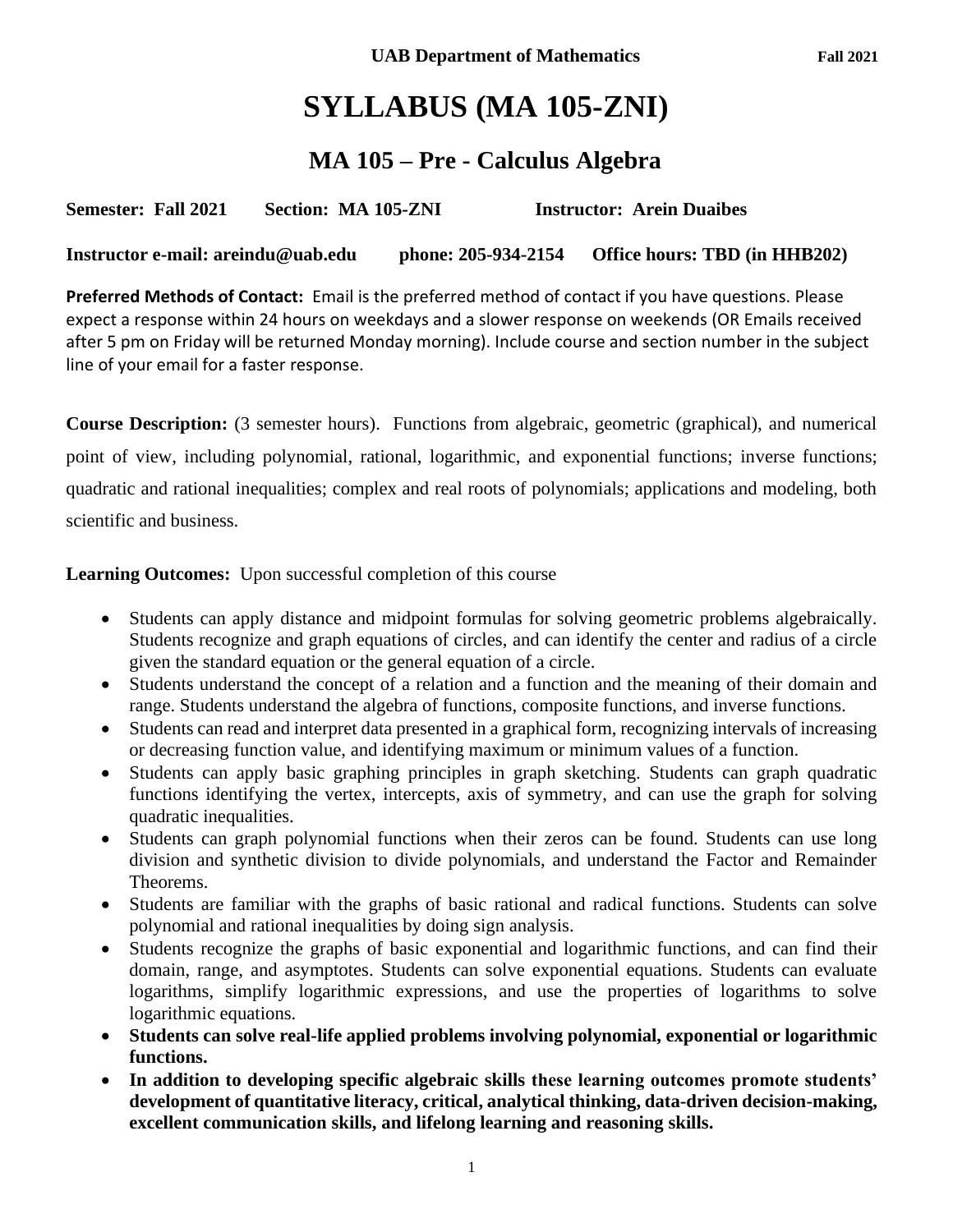**Prerequisite:** Undergraduate level MA 102 Minimum Grade of C or Math Placement Test 46 or Exception

Math Placement E

**Materials:** *Precalculus Algebra MA 105 package,* which includes a *UAB Math 105 Student Workbook, by Elena Kravchuk*, 2014, Pearson/ Prentice Hall, and MyLab Math **ACCESS CODE (ISBN** 9780136949909)**, is required**. You may not need an access code if you are *retaking MA 105 previously taken in Fall 2020 or later (contact your instructor about directions for reenrolling).*

### *Students are required to have the MA 105 student workbook and to bring it to the class meetings.*

**Calculator policy:** Scientific calculators may be used for homework and quizzes, but **students may not use personal calculators while taking tests**. Every computer has an on-screen scientific calculator available for your use on when testing. It would be to your advantage if you familiarized yourself with the use of the onscreen calculator *before* you have to take a test. You must use the on-screen calculator on your personal computer when testing remotely with ProctorU.

### **UAB Policies and Resources:**

**Add/Drop and Course Withdrawal***.* The last day to drop this course without the payment of full tuition and fees is **Aug 30, 2021**. The last day to withdraw from this course with a grade of *W* is **Oct 15, 2021**.

**Misconduct:** The University of Alabama at Birmingham expects all members of its academic community to function according to the highest ethical and professional standards. Students, faculty, and the administration of the institution must be involved to ensure this quality of academic conduct. Review the Academic Honor Code and Non-Academic Student Code of Conduct linked below.

- [Academic Honor Code](http://www.uab.edu/students/one-stop/policies/academic-honor-code)
- [Non-Academic Student Code of Conduct](http://www.uab.edu/studentconduct)

UAB is very concerned for your continued health and safety. Please consult the Students section of **[UAB](https://www.uab.edu/uabunited/)  [United](https://www.uab.edu/uabunited/)** for up-to-date guidance, because the following information is subject to change as circumstances require.

We strongly urge you to be fully vaccinated. **[Here is information on the safety of vaccines and on how to](https://www.uab.edu/uabunited/covid-19-vaccine)  [get vaccinated at UAB](https://www.uab.edu/uabunited/covid-19-vaccine)**. There are also [incentives for getting vaccinated](https://www.uab.edu/students/health/), and you can find the listing [here.](https://click.reach.uab.edu/?qs=47be238f1408a5e9ffc3311090e06944f54ff34b193b549834fd84504dffa3eb264d7c1fe67b78063e67ec1aae795979f6e973ce282a4b60)

Mask-wearing has proven to be one of the most successful mitigation strategies used to combat spread of the various variants of the COVID-19 virus. UAB requires face coverings indoors on campus—regardless of vaccine status. Students who do not follow this requirement can be reported to Student Conduct.

**Students with Covid-related reasons for missing class meetings and/or assignments deadlines must go through UAB's Student Health Service's process for an excused absence due to isolation or quarantine. You should log into your UAB Student Health Patient Portal to begin this process. Students must present their written excuse provided by Student Health to their instructor to request a make-up work OR the student may choose to use the extra points earned from the course practice tests to replace the missed points.**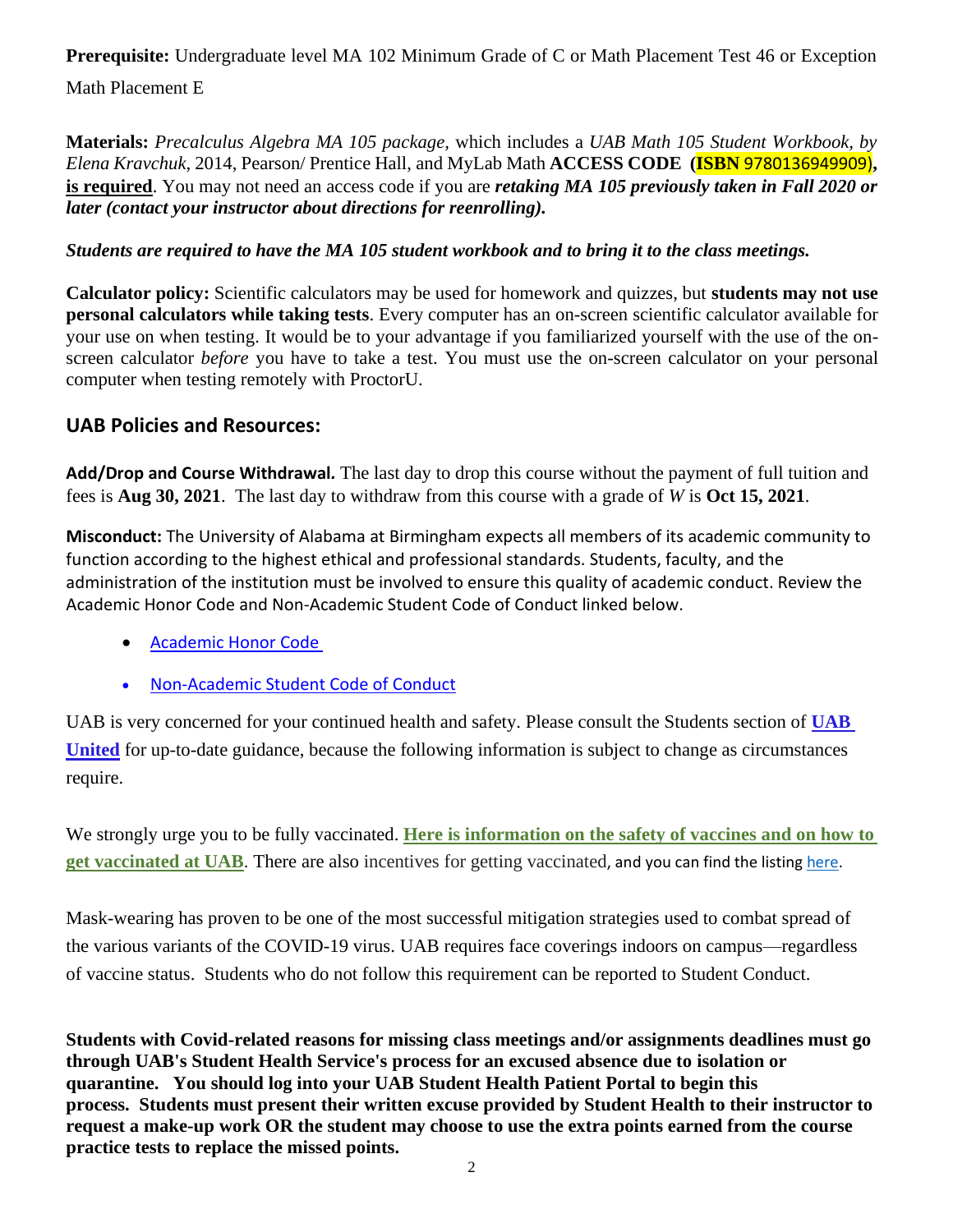### **DSS Accessibility Statement:**

**Accessible Learning:** UAB is committed to providing an accessible learning experience for all students. If you are a student with a disability that qualifies under Americans with Disabilities Act (ADA) and Section 504 of the Rehabilitation Act, and you require accommodations, please contact Disability Support Services for information on accommodations, registration and procedures. Requests for reasonable accommodations involve an interactive process and consist of a collaborative effort among the student, DSS, faculty and staff. If you are registered with Disability Support Services, please contact DSS to discuss accommodations that may be necessary in this course. If you have a disability but have not contacted Disability Support Services, please call (205) **934-4205**, visit [their website,](http://www.uab.edu/dss) or their office located in Hill Student Center Suite 409.

**Title IX Statement:** The University of Alabama at Birmingham is committed to providing an environment that is free from sexual misconduct, which includes gender-based assault, harassment, exploitation, dating and domestic violence, stalking, as well as discrimination based on sex, sexual orientation, gender identity, and gender expression. If you have experienced any of the aforementioned conduct we encourage you to report the incident. UAB provides several avenues for reporting. For more information about Title IX, policy, reporting, protections, resources and supports, please visit [UAB Title IX webpage](http://www.uab.edu/titleix) for UAB's Title IX, UAB's Equal Opportunity, Anti-Harassment, Duty to Report, and Non-Retaliation policies.

#### **Course Netiquette**:

There are course expectations concerning etiquette on how we should treat each other online. It is very important that we consider the following values during online discussions and email.

- Respect: Each student's opinion is valued as an opinion. When responding to a person during the online discussions, be sure to state an opposing opinion in a diplomatic way. Do not insult the person or their idea. Do not use negative or inappropriate language.
- Confidentiality: When discussing topics be sure to be discreet on how you discuss children, teachers, and colleagues. Do not use names of people or names of facilities.
- Format: When posting use proper grammar, spelling, and complete sentences. Avoid using ALL CAPITALS. This signifies that you are yelling. Avoid using shortcuts/text abbreviations such as 'cu l8r' for 'See you later.'
- Relevance: Think before you type. Keep posts relevant to the discussion board topic.

Getting Started: The first thing you must do is access for your on-line course materials.

## **Access for a Course in MyLab Math**

All Homework, Quizzes, and Tests for this course are available only in MyLab Math. You have to register for your MyLab Math course from Canvas.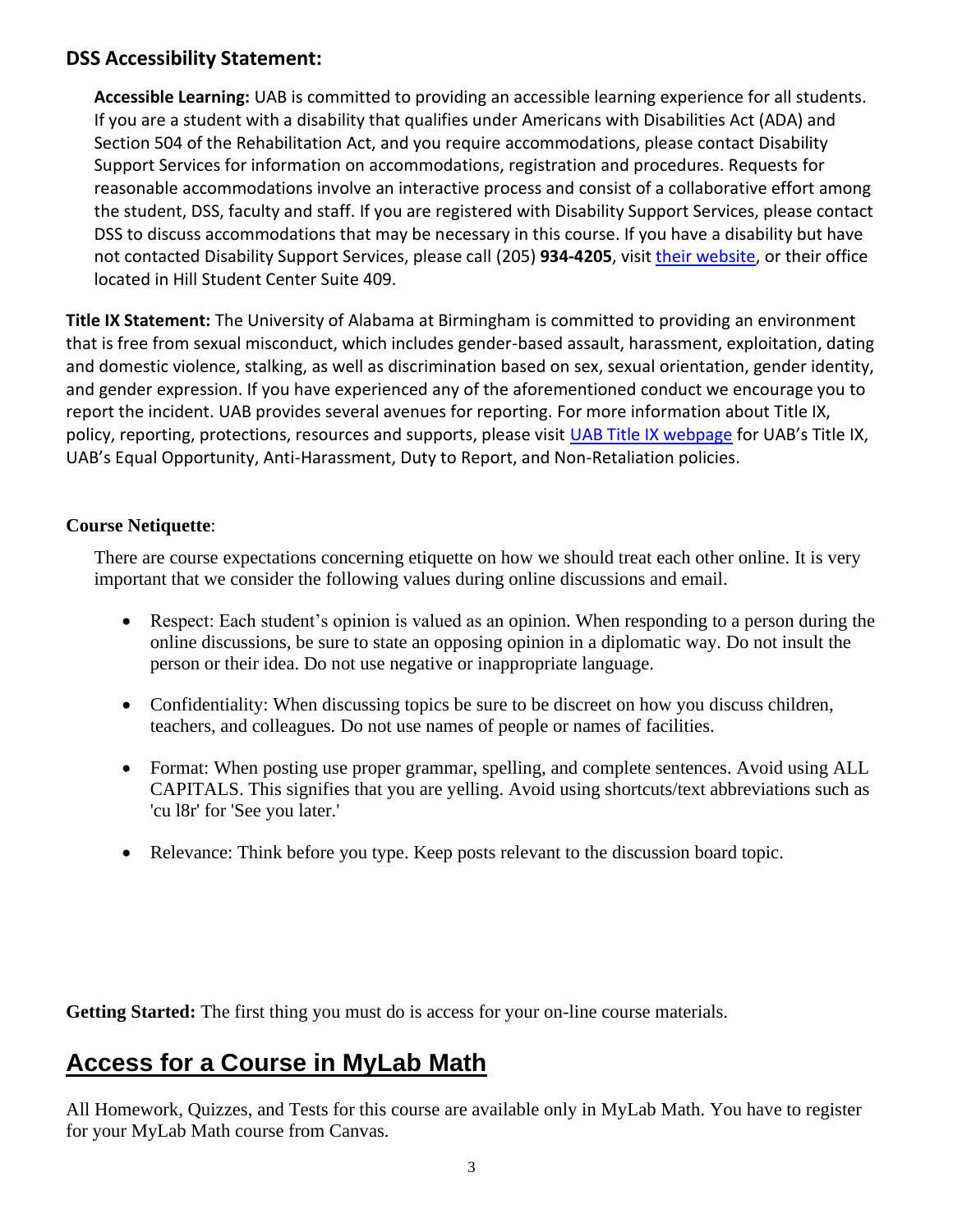- Log in to Canvas and enter your course. Do one of the following:
	- o Select any Pearson link (HW, Quiz, Lecture Prep) from any module.
	- o Select **MyLab & Mastering** on the course navigation, and then select any course link on the Pearson page.
- Enter the username and password for your existing Pearson student account.
	- o If you don't have a Pearson account, select **Create** and follow the instructions.

You have an account if you've used a Pearson MyLab or Mastering product, such as MyLab Math, MyLab IT, MyLab Spanish, MasteirngBiology or MasteringPhysics.

- Select any available access option:
	- o Enter a prepaid access code that came with your workbook from the bookstore.
	- o Use a credit card or PayPal.
	- o Get temporary access by selecting the link near the bottom of the page (good for only 14 days, no extensions when it expires)\*.
	- o Select **Go to My Courses**.

\***Once Temporary Access has expired, you will no longer have access to your course materials and assignments in** MyLab Math **until you enter your code or purchase it.** Please note that there will be **NO EXTENSIONS for missed homework, quiz, or test deadlines due to failure to purchase access to your online materials.**

If you have any questions regarding your access to your MyLab Math account, email your course instructor or you may stop by the Math Learning Lab in HHB202.

### **TROUBLESHOOTING TIPS:**

If you have difficulty accessing your assignments in MyLab Math, try the following steps:

- Close the browser and start over logging into Canvas. You can only access through Canvas.
- Run the Browser check to make sure you have all needed components.
- Try a different browser. Some work better than others (use Google Chrome!)
- Contact Pearson technical support via chat.
- Have a backup plan.
- If the above steps do not work, email your instructor or stop by the Math Learning Lab in HHB202.

### **STUDENT EXPECTATION STATEMENT**

The Course Syllabus and Schedule serve as a Contract by which the student must comply. An excuse of "not knowing" information covered in these documents is not an acceptable excuse for making mistakes in this class. **To emphasize the importance of knowing the syllabus you must take a Syllabus Quiz before beginning any other assignments. You must score 100% on this quiz in order to continue the course.**

- Students are required to complete weekly assignments. All deadlines are based on Central Time. **There are NO EXTENSIONS of DEADLINES**.
- Students are expected to attend virtual Zoom meeting held according to the class schedule.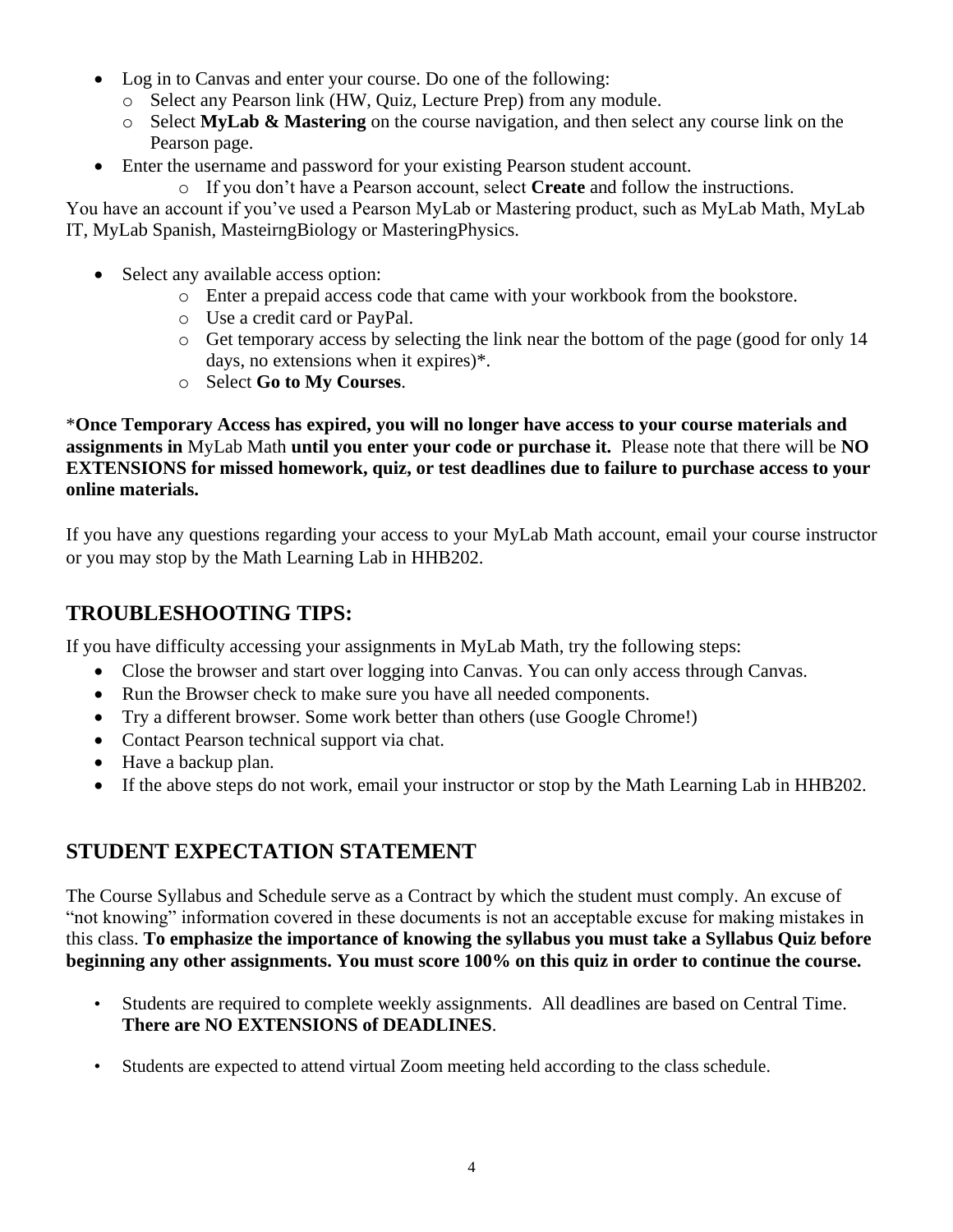- Students are expected to check their UAB e-mail daily and respond within 48 hours to instructor emails. Regular communication via e-mail with the Course Instructor is expected. Be sure to include your name, the course and section number in all communications with your instructor.
- All students are required to obtain and use the UAB email address that is automatically assigned to them as UAB students. All official correspondence will be sent ONLY to the @UAB.edu email address. The Course Instructor will not accept e-mails sent from e-mails accounts other than UAB.
- Students are expected to devote an average of 8 to 12 hours per week to the assignments.
- Students are expected to participate in **Group Discussions in Canvas.**
- Students are expected to submit **individually written solution to Group Problems in Canvas under the Assignments button or in the appropriate Module** *before the deadline***.** Once a problem is submitted, it will be graded as is. Therefore, students are expected to triple-check their work before submitting it. Canvas will not allow a student to return to a Problem once it is submitted. Therefore, the student must submit only completed problems. **Problems are NOT accepted in e-mail**.
- Students are expected to have a back-up plan in the event their computer has operational problems, there is loss of electricity, or there is loss of Internet access. These are not an excuse for late or incomplete submission of assignments, nor are they acceptable reasons for an assignment deadline extension. UAB's MLL, most public libraries, school libraries, university libraries, etc. have computers with Internet access and are available for use by the public.
- Students are expected to remain in regular contact with the Course Instructor via Canvas and UAB email as well as through participation in the Discussion Board and submission of assignments. The Course Instructor will communicate on the Canvas Announcement page, Discussion Board and/or via UAB e-mail.
- Because instructional materials on the course website may be copyrighted, students may not download materials on the site to their desktops, laptops, or PDAs, or alter or distribute any materials on the course site, unless clearly directed to do so.

**Math Help:** The **Math Learning Lab** (**MLL**) in 202 Heritage Hall is available for student use Monday through Friday. Students in this course may use the computers to complete assignments, and they may get assistance from math tutors. Tutors will not solve all of your problems or sit with you for extended periods of time, but they will help guide you so that you can complete your work independently. No appointment is necessary. The hours of operation in the Fall and Spring are usually Monday through Thursday 9:00am to 8:00pm, and Fridays 9:00am to 3:00pm, and in the Summer the hours are usually Monday through Thursday 9:00am to 7:00pm, and Fridays 9:00am to 2:00pm. The MLL is closed during all holidays and breaks, and also during final exams (except for testing). For more information, go to [http://www.uab.edu/cas/mathematics/mll.](http://www.uab.edu/cas/mathematics/mll) Please note that all computer use in the MLL is monitored.

The **University Academic Success Center (UASC)** provides students with a host of free services and resources that include Tutoring and Supplemental Instruction. For more information, go to [http://www.uab.edu/students/academics/student-success.](http://www.uab.edu/students/academics/student-success)

**Cell Phones:** Student cell phones must be TURNED OFF and PUT AWAY **during ALL class and lab meetings.**

**Laptops:** Student laptops must be PUT AWAY **during ALL class and lab meetings.**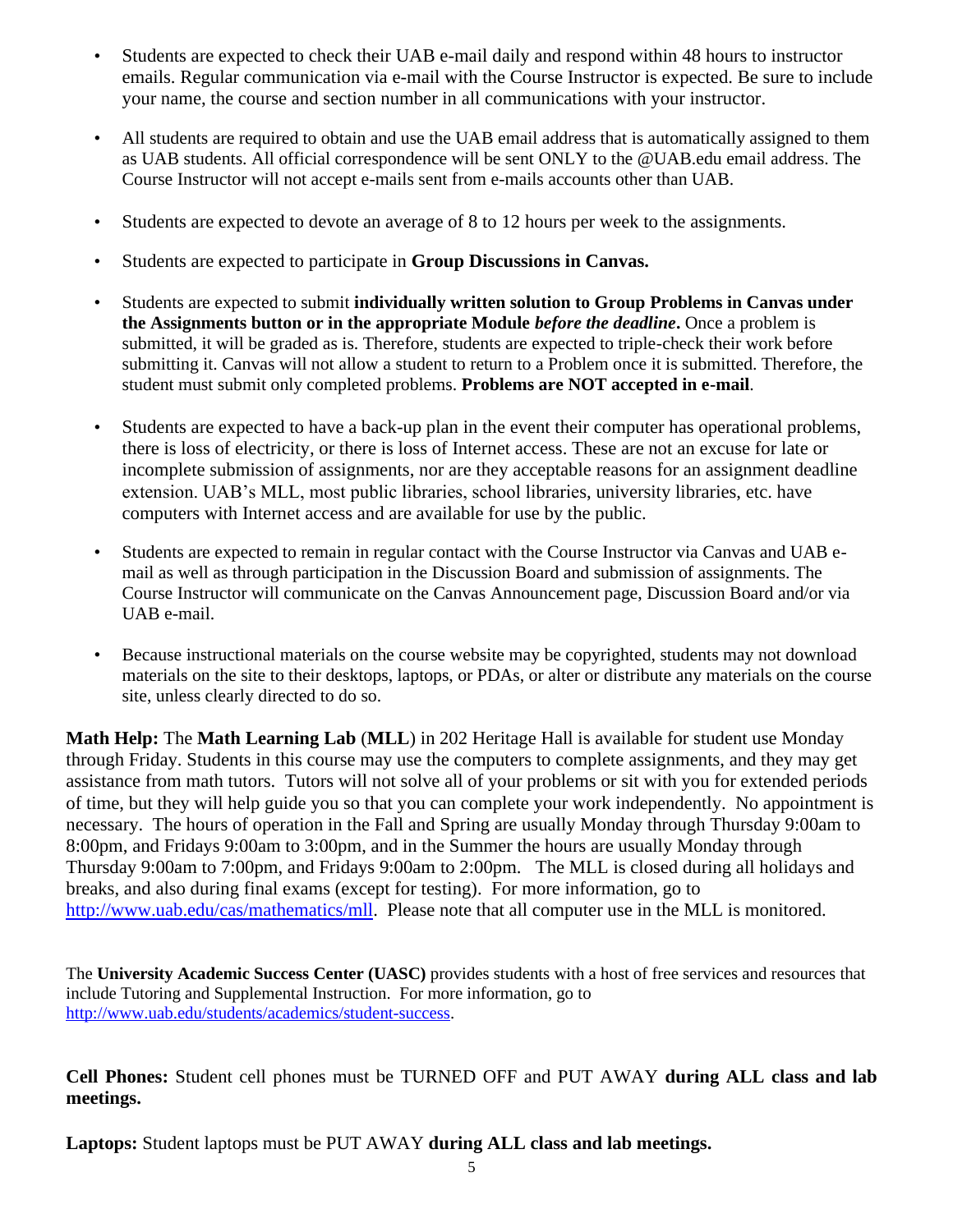**Course Grades:** Students earn their grade in the course by accumulating points. There is a maximum of 1000 points available. Student letter grades are awarded as shown in the following tables. Note that grades are awarded by points earned, not by percentages.

| <b>Number of Points   Letter Grade  </b> |           |  |  |
|------------------------------------------|-----------|--|--|
| 880 to 1001                              |           |  |  |
| 750 to 879                               | B         |  |  |
| 620 to 749                               | $\subset$ |  |  |
| 500 to 619                               | D         |  |  |
| Below 500                                | H         |  |  |

| <b>Grade Element</b>    | <b>Points</b> | Quantity | <b>Total Points</b> |
|-------------------------|---------------|----------|---------------------|
| <b>Intro Discussion</b> | 6             |          | 6                   |
| <b>Lecture Prep</b>     | 4             | 13       | 52                  |
| Project                 | 24            | 1        | 24                  |
| Homework                | 6             | 13       | 78                  |
| Quizzes                 | 10            | 13       | 130                 |
| Discussion              | 4             | 6        | 24                  |
| Problem                 | 6             | 6        | 36                  |
| <b>Tests</b>            | 100           | 4        | 400                 |
| <b>Final Exam</b>       | 250           | 1        | 250                 |
| <b>Total points</b>     |               |          | 1000                |
| <b>Bonus</b>            |               |          |                     |
| <b>Review for Final</b> | 20            | 1        | 20                  |
| <b>Practice Test</b>    | 4             | 4        | 16                  |
| <b>Test Correction</b>  | 4             | 4        | 16                  |

\*\*Note that 879 points earns you a grade of B, not a grade of A, etc.

No points are available after Final exam is taken, so students should earn as many points as possible throughout the semester by completing all assignments by the deadline. NO late assignments are accepted or allowed, and no adjustments will be made after Final exam is taken.

All assignment grades will be posted and maintained in the math department database (MADDIE), which can be accessed in Canvas by clicking on **UAB Grade for MA 105** or going to https://secure.cas.uab.edu/mll/db/.

Note that **FINAL GRADES** are awarded by **TOTAL POINTS EARNED**, NOT by percentages. Percentages give students an idea of how they are doing in the class on a day-to-day basis, but they are constantly changing since they are based on the deadlines as of the current date. Percentages are not rounded.

Homework, Quiz, and Test grades are automatically updated and loaded into the database on a daily basis. All other grades will be manually entered by the instructor as soon as possible after grading (usually within one week).

#### **Class Meeting Time/Location: Tuesday, 12:30 pm-1:45 pm, CH 443 Thursday, 12:30pm-1:45 pm, HHB 202**

**COURSE STRUCTURE -** This course is computer-based, and students must have reliable access to **BlazerNet** so they can work on their assignments in Canvas and MyLab Math. Students must also ensure that they meet each of those system's requirements.

#### **CANVAS ASSIGNMENTS** include: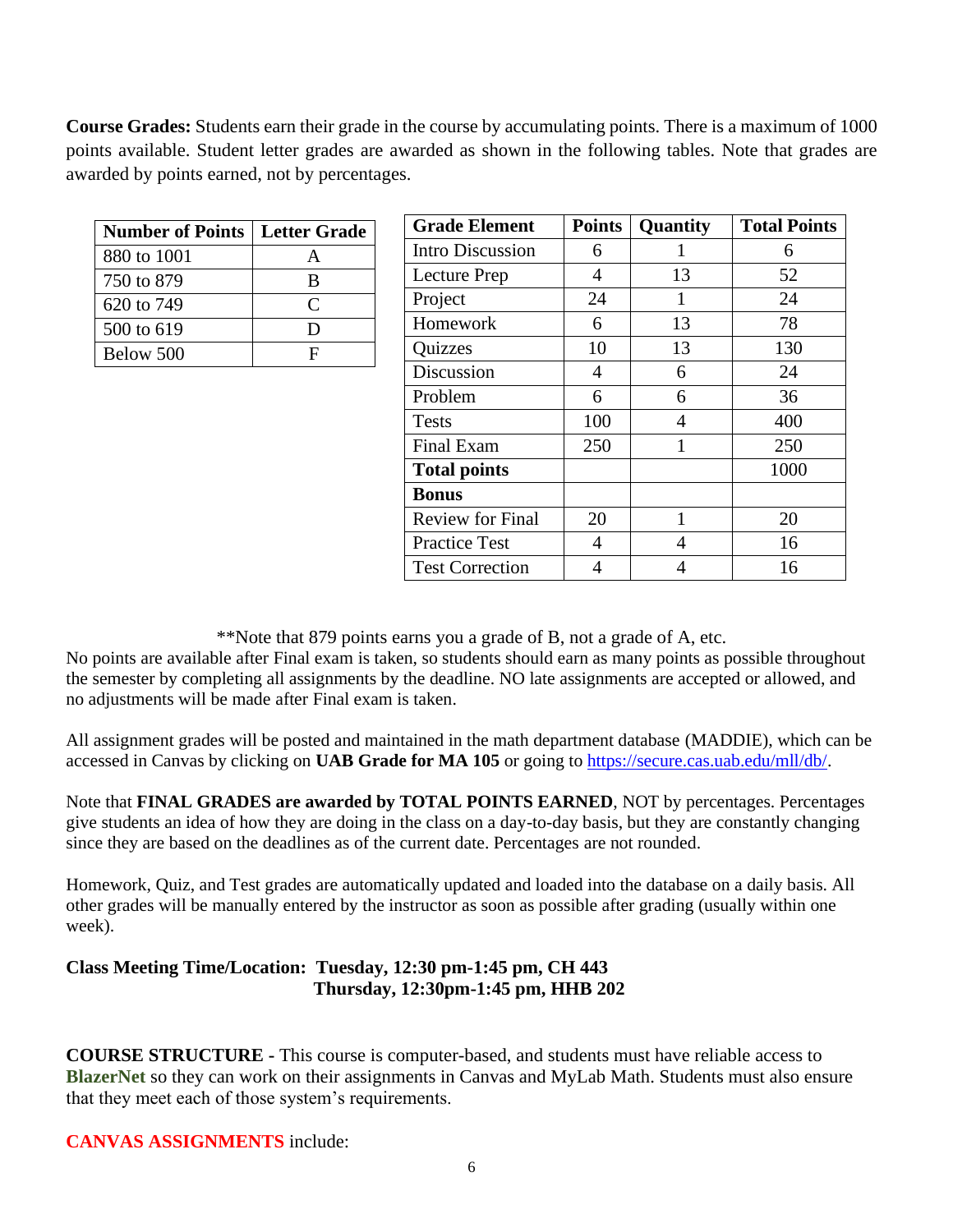- **Introduction Discussion –** The Introduction Discussion is required and due by the end of the day on **Friday, Aug 26**. The Introduction Discussion is worth 6 points. Students must upload a photo, answer ALL questions, and respond in a *meaningful* way to at least two other students. More information about grading the Introduction Discussion can be found in the directions in Canvas. This assignment gives students an opportunity to meet each other.
- **Group Discussions –** There are 6 Group Discussions that are required, and each is worth 4 points. Students will be randomly assigned to either Canvas Groups or in-class groups (instructor's choice) to discuss the current Problem (see schedule for dates). Individually written solutions to the Problems must NOT be submitted in the Group Discussion. More information about grading the Group Discussions can be found in Canvas in the Course Information module. This assignment gives students an opportunity to work together to improve their quantitative reasoning ability and conceptual understanding of mathematical ideas.
- **Problems** There are 6 Problems that are required, and each is worth 6 points. Students are required to solve a Problem with the help of their group. Students must READ the Problem and work on it *before*  participating in their Group Discussion. Go to the current week's Module to find the Problem. Each student must submit an individually written solution to each Problem in Canvas in the appropriate week Module by the deadline (see schedule for dates).

Problems may be submitted by attaching your file(s), drawings or diagrams (doc, docx, pdf, jpg, png). **If two or more students have an identical Problem, all will receive a score of 0 since the work must be**  *individually written*. Problems CANNOT be sent by email and cannot be submitted any way other than through the Problem link in the current week's Module.

**There are no extensions or make ups for missed Problems and Group Discussions.** Students should NOT wait until the deadline to submit their Problems because they run the risk of running out of time or having technical problems. NO late submissions are allowed. More information about grading the Problems can be found in the Course Information Page. This assignment gives students an opportunity to articulate their conceptual understanding of mathematical ideas.

**Team Project –** There is a team project 24 points worth. Students will be randomly assigned to Canvas Groups to work on the community-based learning project (see schedule for the timeline for fulfilling the project). The proposed project will involve the study of the collected data and the exploration of the graphical representation of the data. This is a unique opportunity to develop a deeper understanding of functions, graphs, and the interpretation of the qualitative information revealed by a particular data set. In addition to providing a group learning experience, this project would provide a link between the community and classroom learning.

#### **MyLab Math ASSIGNMENTS** include:

- **Syllabus Quiz** is the prerequisite for the graded assignments. An unlimited number of attempts are available, and the highest score attained will count. Once you begin the assignment, you must complete it. Students should have a copy of their syllabus and class schedule to use during the assignment. This assignment gives students an opportunity to learn about the course policies and expectations.
- **Lecture Prep -** There are 13 Lecture Prep assignments (each assignment is up to 4 points worth based on score achieved). Each assignment contains media part (which students are required to work before answering questions.), conceptual questions and introductory problems on topics to be covered at the class meeting to follow. Lecture Prep assignments are due the night before the class meeting (in-person or remote) and must make you "come to class" prepared and ready for the class discussion of the new topics. The concepts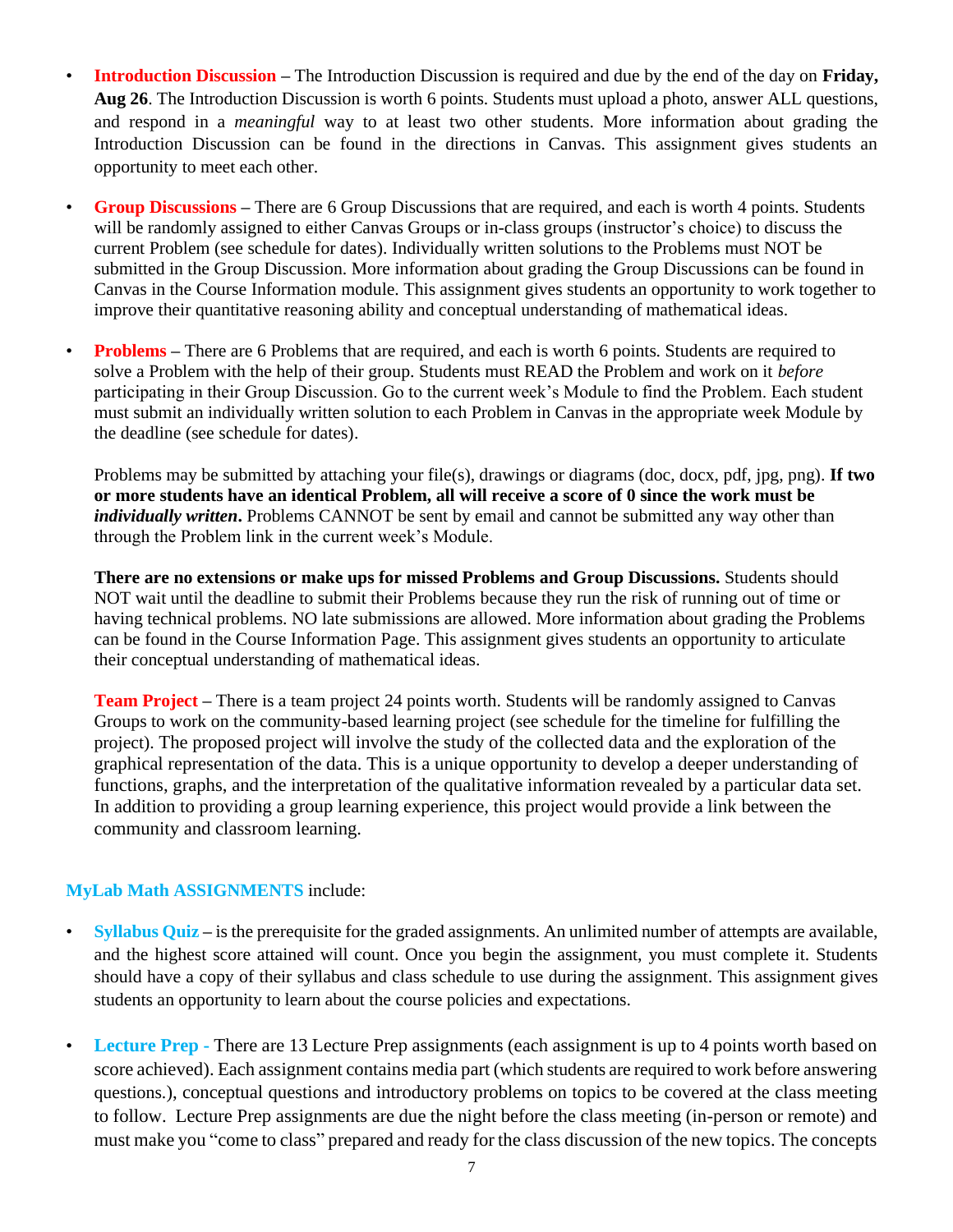are supposed to be mastered further in the **Homework** assigned after the class meeting. An **unlimited** number of attempts can be made on each problem. If you miss a problem, click on *similar exercise* to work another problem correctly for full credit. There is no time limit for this assignment, so you may go in and out of it as many times as you like before the deadline (all your work is automatically saved). You earn points for the work completed on or before the due date. **After the due date, you can review your Lecture Prep work, try similar exercises, but you cannot get credit.**

• **Homework -** There are 13 homework assignments that are required, and each is worth 6 points. Homework is completed and submitted in MyLab Math (access code required), but a link to the software is located in Canvas. When the homework is submitted or closed in MyLab Math, a score and percentage are given. The UAB score (out of 6 pts) for the homework can be found in Canvas under UAB Grade for MA 105 or online at [https://secure.cas.uab.edu/mll/db/.](https://secure.cas.uab.edu/mll/db/)

*An unlimited number of attempts can be made on each homework problem* before the deadline, so students should be able to earn 100% on all homework. If a problem is marked with a red  $\bar{X}$  as incorrect, then the student can click on *Similar Exercise* at the bottom of the page and work another problem correctly for full credit (before the deadline). Students can go in and out of the homework as many times as they like before the deadline (all of the work is automatically saved). Students earn full credit for homework completed on or before the due date. All homework is available at the beginning of the term, so students may work ahead as much as they like. **After the due date, students can review homework assignments and work similar exercises, but they can get only 50% credit for the work.** 

• **Quizzes -** There are 13 quizzes. Quizzes are completed and submitted in MyLab Math, but a link to the software is located in Canvas. Each quiz is worth 10 points. Once the quiz is submitted in MyLab Math, it is scored and a percentage is given. The UAB score (out of 10 pts) for the quiz can be found in Canvas under UAB Grade for MA 105 or online at [https://secure.cas.uab.edu/mll/db/.](https://secure.cas.uab.edu/mll/db/)

Students take the quizzes on their own schedule, but they can earn all quiz points if the quiz is taken on or before the due date. Students must complete the quizzes BY THEMSEVLES without any assistance from another person, but they may use their textbook and notes. The quizzes are timed, and they must be taken in one sitting within 30 minutes. Students cannot exit the quiz or that will count as one of their attempts. Each quiz can be taken a maximum of two times. The higher grade attained will count.

All quizzes are available at the beginning of the term, so students may work ahead as much as they like. There are no extensions or make ups for missed quizzes because the work can and SHOULD BE completed in advance of the deadlines. **However, students can get 50% credit for the late submission.**

- **Practice Tests (Review for Test)** are available in MyLab Math. Students can get up to 4 extra credit points towards their grade based on score achieved by the due date. Practice tests are highly recommended as a way to help students prepare for their tests. Students may take the practice tests as many times as they like. The practice tests are also available in the student workbook.
- **Tests -** There are 4 major Tests and cumulative Final Exam. Tests and Final Exam are completed and submitted in MyLab Math, but a link to the software is located in Canvas. Each test is worth **100 points**, and Final exam is worth **250 points**. Once the test is submitted in MyLab Math, it is scored and a percentage is given. The UAB score (points) for the test can be found in Canvas under UAB Grade for MA 106 or online at https://secure.cas.uab.edu/mll/db/.

Tests have a 50 min time limit, Final Exam has a 120 min time limit, and they must be taken in one sitting. **Students must use the computer scientific calculator during testing. No personal calculators are**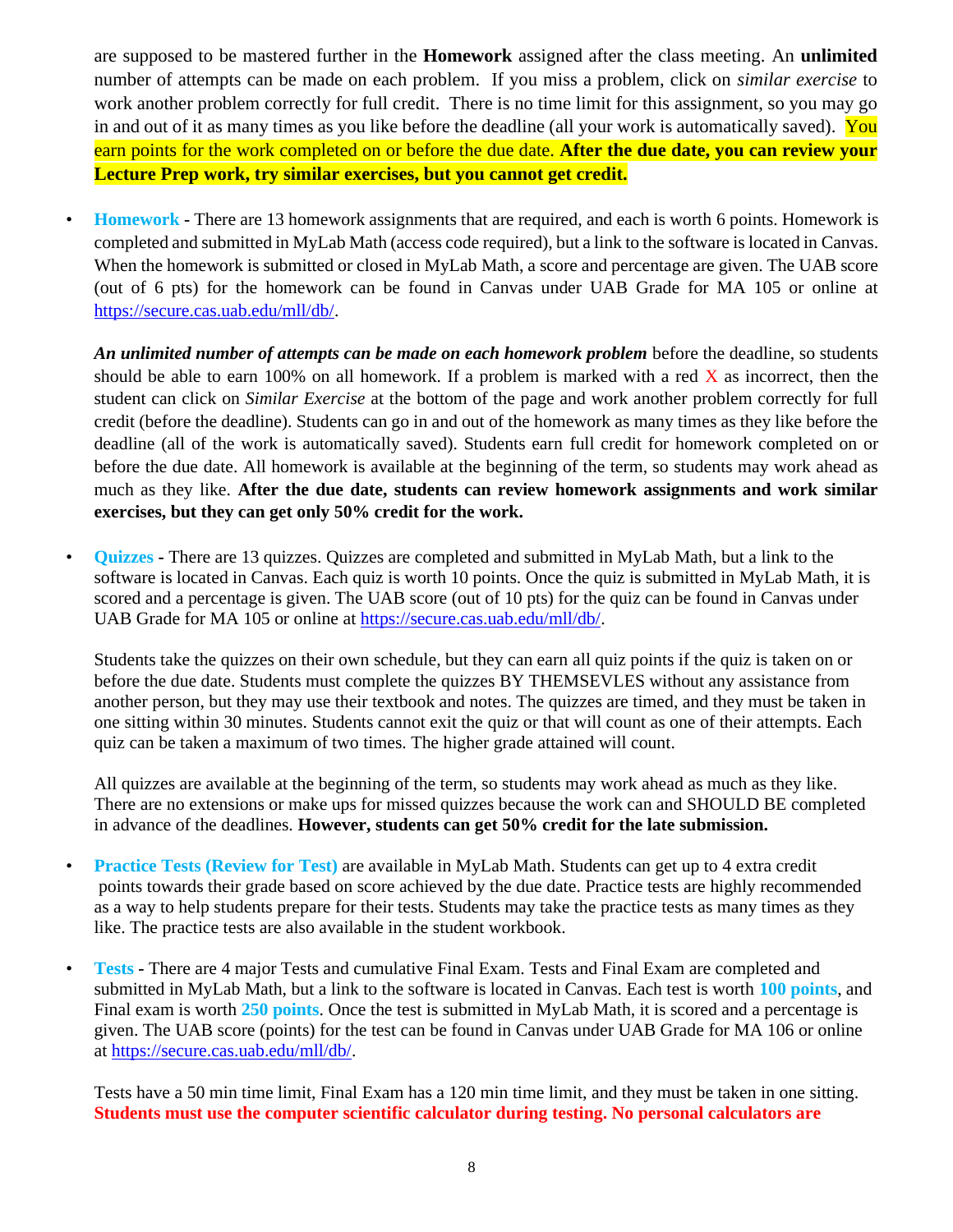**allowed**. Students may use scratch paper during a test, but no credit is given for work done on the scratch paper. One or more photo IDs will be required for testing.

In the event UAB moves to remote or hybrid learning, students will use ProctorU services for remote testing. Students may test their equipment by going to <https://test-it-out.proctoru.com/> . A webcam is required. **Note that the following cannot be used for testing with ProctorU:** Chromebooks, Tablets, Linux operating systems, Virtual machines, Windows 10 in S mode, Surface RT.

**MAKE UP POLICY**: If a student misses 1 test deadline (not including the Final Exam), the Final Exam grade will be used to replace the missed test grade if the **student formally makes a request to do so**. The student must request, complete, and email to instructor a Missed Test Request Form no later than 12:00 pm on the last day of classes. Note that only one missed test grade may be replaced with the Final Exam grade. All students are required to Take the Final Exam.

There is no appeal for missed deadlines for Group Problems, Homework, or Quizzes. However, if a student has an unplanned, *emergency* circumstance that temporarily prevents him from participating in the class (such as documented hospitalization), then he should contact the instructor as soon as possible. A request for make-up work will be considered. Travel and/or work-related business do NOT qualify for make-up work.

**Extended Absences**: Attendance is fundamental to course objectives and to the integrity of this course. Courses in the Mathematics Department require a variety of activities that involve interaction with the instructor and/or interaction with other students. Excessive absences and missed assignments seriously jeopardize a student's ability to successfully complete the course. In the event of excessive absences, students should be prepared to officially withdraw from the course through the Registrar's Office. In cases involving medical hardships, military duty, or other serious personal situations after the withdrawal date for a course, the student may participate in the Academic Policy Appeal (accessed and submitted through Blazernet Links/Forms). **More than two weeks of missed meetings is considered too much to be successful in the course.**

**Course Completion**: The course is complete once the student takes the final exam. No other points may be earned after the final exam has been taken.

**Notebook:** Students are required to have a folder in which they can file the workbook, record class meeting notes, file this syllabus, file instructor e-mail messages, and file other course related information.

# **DEADLINE DATES**

Work should be completed before deadline dates **but cannot be completed after deadline dates.**

Deadlines for homework, quizzes, and tests are INDEPENDENT of one another.

You do not have to complete homework to take quizzes or tests. (However, it is recommended.)

There are no prerequisites for any of the graded assignments.